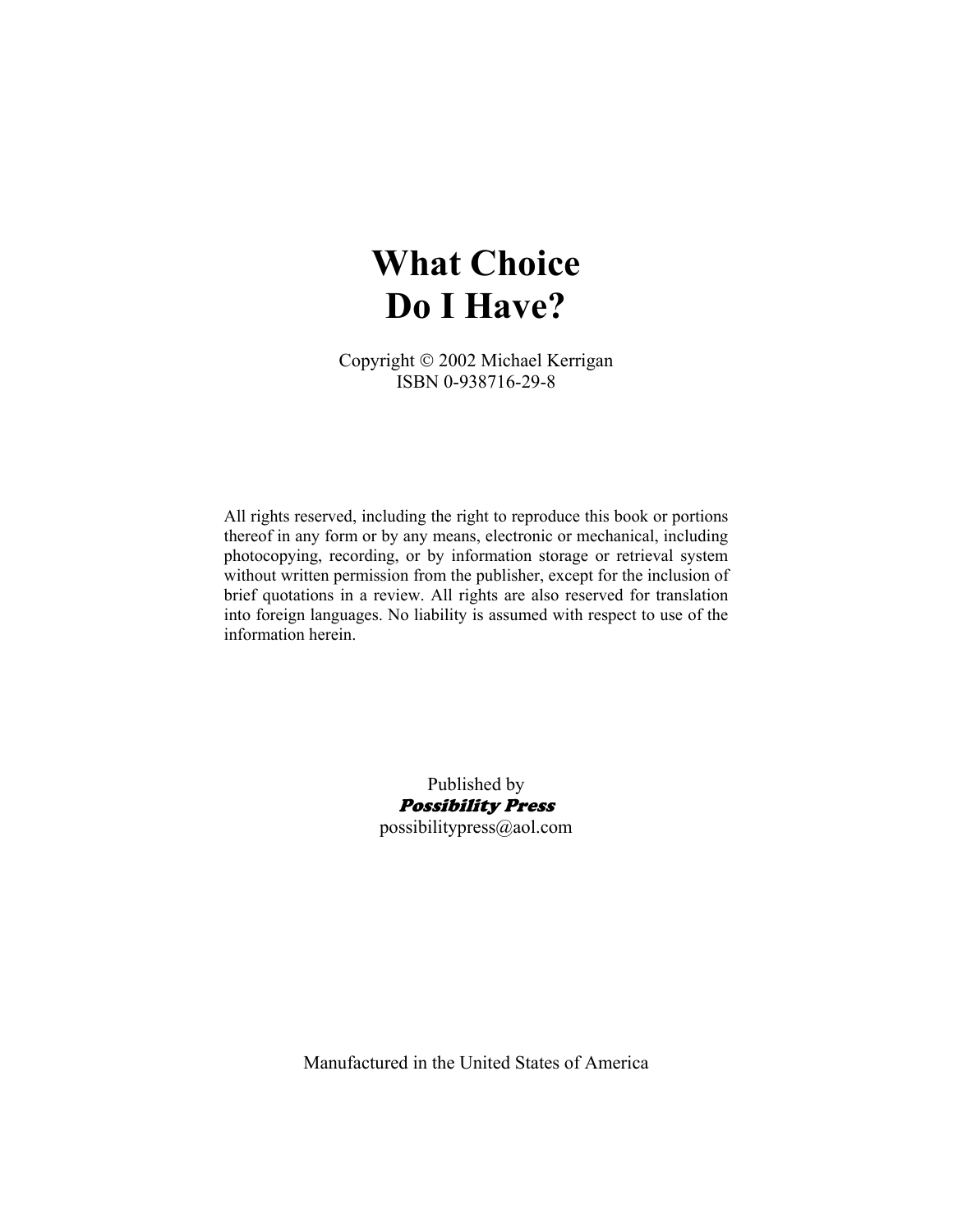## Dedication

This book is dedicated to my father, for his encouragement and to my mother, for her optimism.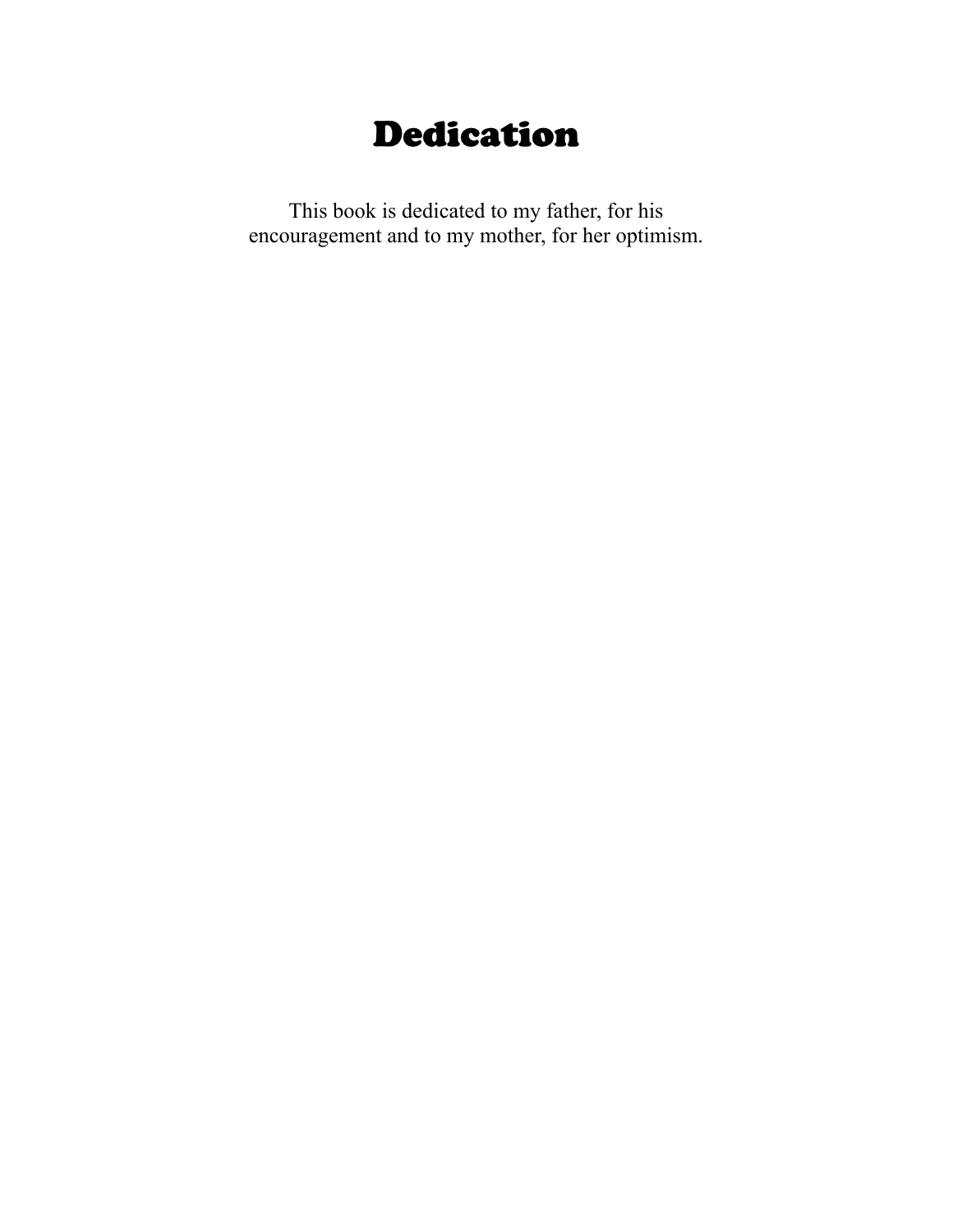# **Contents**

| Foreword                                           | V              |
|----------------------------------------------------|----------------|
| Introduction                                       | viii           |
| <b>What Do You Want?</b><br>1                      | $\mathbf{1}$   |
| $\overline{2}$<br><b>Break Away From the Crowd</b> | $\overline{7}$ |
| $\overline{3}$<br><b>Blaze Your Own Trail</b>      | 10             |
| $\overline{4}$<br><b>Take Charge of Your Life</b>  | 12             |
| 5<br><b>Escape the Survival Trap</b>               | 14             |
| 6<br><b>Build Your Relationships to Succeed</b>    | 18             |
| <b>Risk Letting Go-And Grow</b><br>7               | 25             |
| 8<br>The Not-So-Great Escape                       | 29             |
| 9<br><b>Write Your Own Programs</b>                | 32             |
| <b>Beware of Great Advice</b><br>10                | 36             |
| <b>From Here to Your Dreams</b><br>11              | 40             |
| 12 Tame Your Trolls                                | 44             |
| 13 Create Your Own Reality                         | 49             |
| <b>ADAPT Is a Positive Word</b><br>14              | 52             |
| 15 Exercise Your Power to Choose                   | 56             |
| 16 Are You Living a Puppet's Life?                 | 60             |
| 17<br><b>How to Negotiate a Win</b>                | 64             |
| 18 Learn to Link Freedom and Choice                | 72             |
| 19 You Can Pay the Price of Success                | 78             |
| 20 Scale the Ladder of Change                      | 81             |
| 21 When Failure Is Not an Option                   | 86             |
| 22 Your Outcomes Follow Your Actions               | 88             |
| 23 It's About Time for a Change                    | 96             |
| 24 Decide to Commit to Change                      | 99             |
| 25 Reach for Your Goal                             | 102            |
| 26 Direct Your Efforts to Get Results              | 110            |
| Conclusion                                         | 112            |
| About the Author                                   | 113            |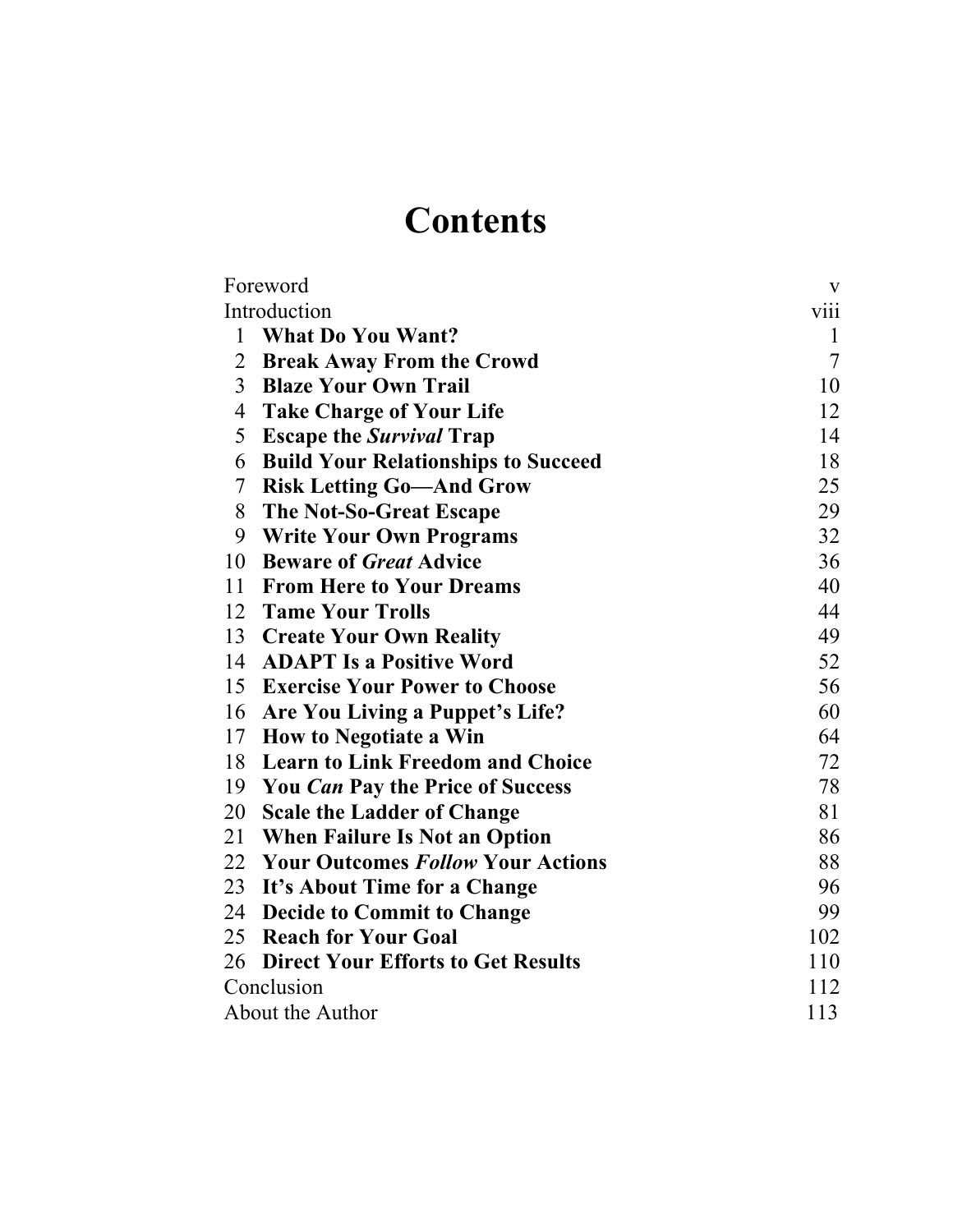### *Foreword*

### **A Choice to Follow Your Dreams**

*"Destiny is not a matter of chance, it is a matter of choice. It is not a thing to be waited for; it is a thing to be achieved."*  William Jennings Bryan

hat an honor! I am excited to tell you why this book and its author are going to become important parts of your lives. The privilege of being asked to write the foreword W its author are going to become important parts of your lives. The privilege of being asked to write the foreword of any book is the highest of peer recognition. The honor I feel for being selected to foreword such an important book cannot be put into words.

My only hope is to create the sense of urgency inside you to read and apply this life-enhancing information. Do that and the world will become a better place for you as well as others—*because of your choices.* And the coming pages will compel you to take action. You will no longer allow yourself to be a victim of circumstances. Instead, you will more actively choose to create your own.

Choice. What a powerful concept. It's what separates us from every living organism on the planet. Consciously or unconsciously, we *choose* our life path or allow others to do so, which is also a choice. Unfortunately, many people don't understand that they themselves made practically all the choices which have lead to their current circumstances. Michael Kerrigan's excellent work will clear up any doubt you may have had about that. It will also encourage you to take back any control of your life that you have let go—*by teaching you how to make better choices.*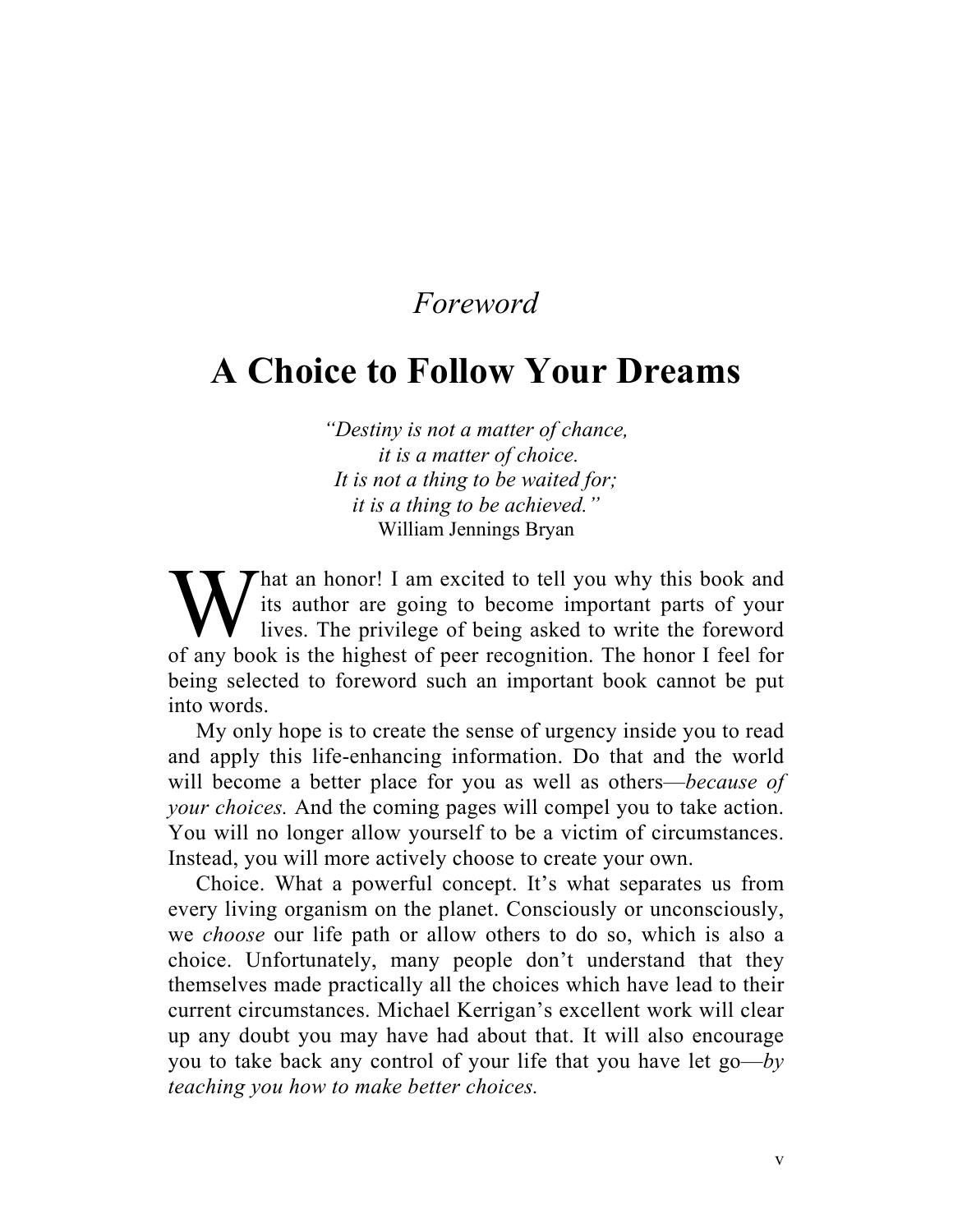Do you believe the world is split between the *haves* and *have nots*? Do you believe there are those who were born to make it and those who were born to work for those who make it? Unfortunately, many people drive themselves to an early grave resenting the people they believe were just "lucky" in life.

Fortunately, the "have/have not" theory is totally incorrect. The world is, in fact, divided into two groups. But they're not the groups many were led to believe existed. This book shares how you can identify them and decide which group *you'd* like to belong to. It also provides the guidance you'll need to become part of the group you choose, and more importantly, how to share that information with others.

My perspective is that the two groups are the *haves* and the *have tos*. First, there are those who *have* already made the choice and are now reaping the rewards. Then there are those who *have to*—they choose to let others choose for them. In either case, the choices made or not made will certainly determine where they spend the rest of their lives.

Your life and where you are right now is the sum total of every choice you've ever made or allowed others to make for you. Those of you not satisfied with your current station in life may argue that you wouldn't *choose* to be where you are in a million years. While that may well be true, the fact of the matter is every choice has a consequence and you are now living the consequences of your past choices!

It's a lot like complaining about never winning the lottery, yet every week *choosing* not to buy a ticket. I believe if you ask most people if they'd love to win the lottery, they'd say yes. So, while you may want the rewards that come with the winning numbers, if you choose not to ever take a chance on a ticket, you can never win. It's as simple as that.

Did you know that the average writer quits after being turned down by ten publishers? Over 100 publishers had rejected me before I signed a contract for my first book, *Reject Me – I Love it! 21 Secrets for Turning Rejection Into Direction.* It is my belief that many other writers *choose* to let the opinions of a few determine their lives. I *chose* to do whatever it took to see my name on the cover of a book.

The result of so many writers quitting the race to be published is that you'll never read what could have been a great help to you. No one will ever be inspired by their potential to help others because they didn't persist. And many of those same would-be authors will tell anyone who listens that getting published is simply a matter of "luck"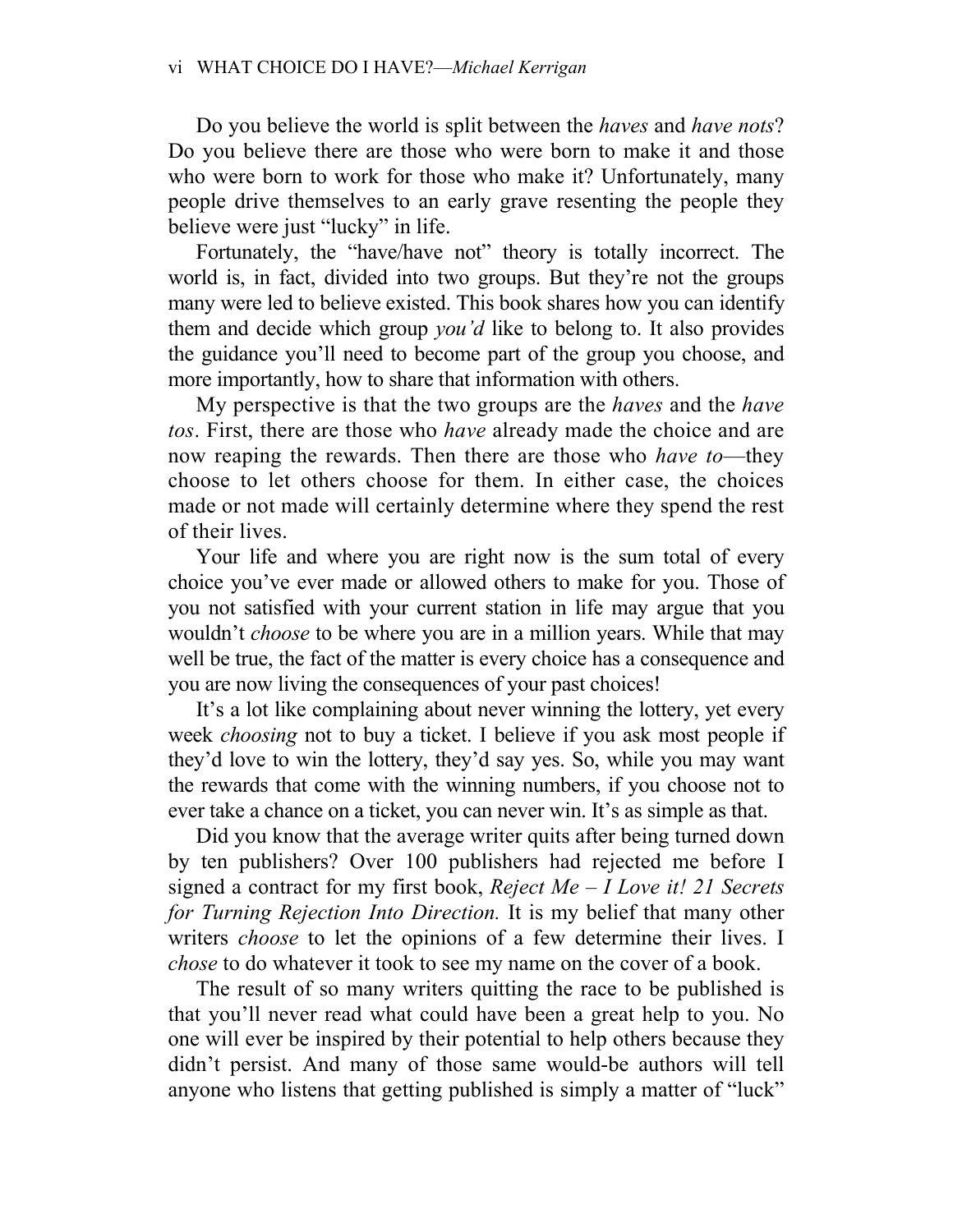and who you know. But simply because I *chose* to continue the race, I have been able to help over one million people—a result that a few short years ago was just a dream!

Simply because I made a choice, I'm now doing what I choose to do while the wanna-be authors who gave up aren't authors. They simply *chose* to give up! Have I spoken all over the world because I'm more talented? Hardly. Do I have an inside track to the publishing and speaking industry? No. Am I just lucky? Not even close.

The simple truth is I was willing to do what each of you is about to discover in this great book. I was willing to ask myself, "What choice do I have?" I then made the choice to commit myself to writing and going through the noes until a publisher said yes to a book proposal and an organization said yes to my speaking for them.

Now I can honestly say that I am living the life of my dreams. But the only question is, "How about you?" Just ask yourself, "What Choice Do I Have?" To go from where you are today to where you want to be tomorrow is simply a matter of choice—not chance. After all, you have all the choices there are!

I wish you much success in choosing what's best for your future. *What Choice Do I Have?* can help you do that. Read it and start making better choices.

#### **John Fuhrman**

Frame of Mind, Inc. Manchester, New Hampshire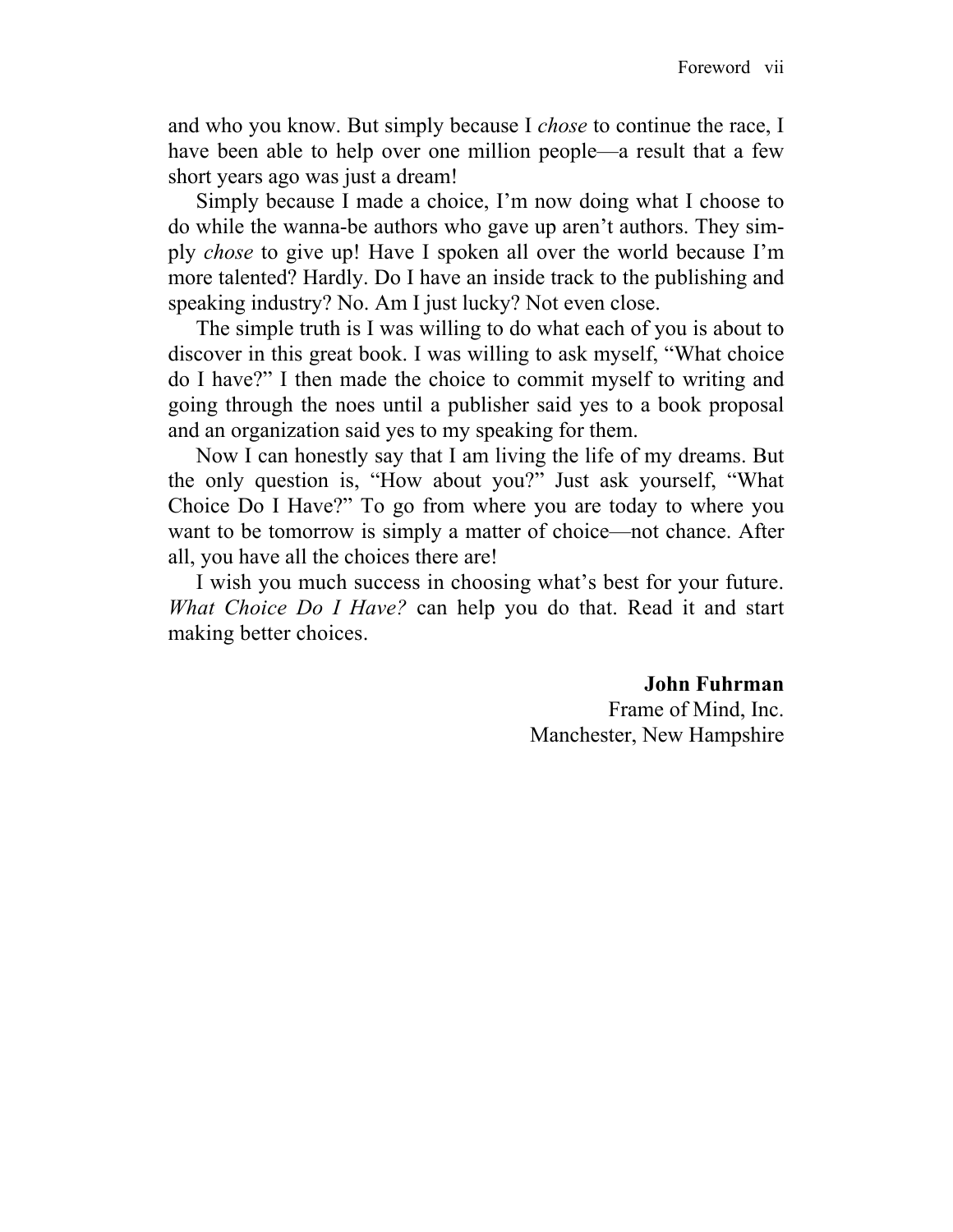## *Introduction*

Te all want what's best for us and those we care about, right? At least we're *supposed* to. But, all too often there's a gap—our choices and actions don't always sup-We all<br>port our wants!

When a significant event finally *does* occur, oftentimes initiated by someone else whose choices and actions support *their* wants, we may be forced to move on or make a choice that may affect the rest of our lives. At this pivotal point, many of us can actually *see* our potential and how we could pursue our dreams. So why don't we always embrace it? Because in all too many cases, we panic out of fear of change, and actually run away from our dreams!

"Thank goodness I'm past that," we may sigh with relief. And then we return to whatever we were doing before—we've avoided the risk of change but never set ourselves up to experience what our life *could* have been like.

We may discard the whole idea of reaching for something better, but our anxiety about what we *are* doing always returns. The anguish over what our lives could be like—if we had chosen to go for what we really wanted—pays us another visit.

And so it goes. We're all challenged in different areas of our lives, whether it's in relationships, our job or business, dealing with ourselves, or a myriad of other things. For example, you either have a great relationship with someone, or you don't!

Many of those in committed relationships have created happy, contented alliances. But all too many others endure this part of their lives under a cloud of second-guessing—either they know their relationship could be better, or they've settled for how it is, knowing it could be far worse.

For those without a relationship, there's the annoying daily reminder from the cartoon strip *Cathy* that they must meet the "perfect"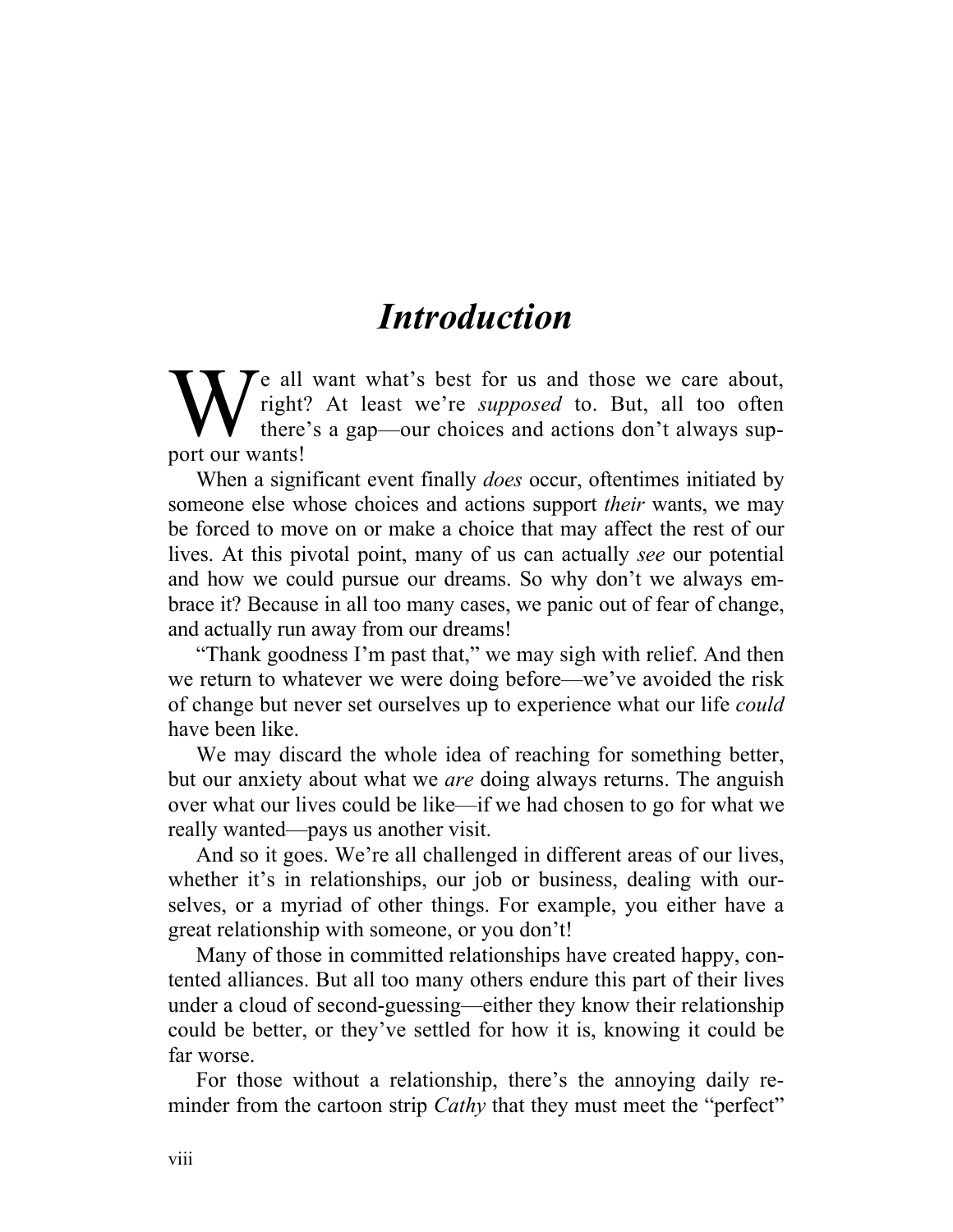person. There's the perception that once they're in a relationship their life will be complete. At least that's what they think until, of course, they prove themselves wrong. And underlying most of these relationship perspectives is a yearning for improvement and the desire for a life that will bring more fulfillment and happiness.

Then there's the business cycle. Those who have a job typically want a better one. And those who are without a job just want to get a foot in the door.

Another piece of the business puzzle includes millions of people who own their own businesses—many times in addition to their jobs. They have opted out of the typical job world, or are planning to do so, to take their chances on their own as storeowners, manufacturers, marketers, consultants, franchisees, direct salespeople, or in running a home-based business.

Whether they do it voluntarily or not, all of these entrepreneurs are forced to examine their condition at least once a day: "Did I do the right thing? Why am I alone in this extra bedroom? How is it that my closest business confidante is now the cat?" Hints of doubt, pressure, indecision, and change abound—especially for those with businesses that eat up virtually all of their time.

Beyond these predictable areas of day-to-day living are the realms of change involving social relationships, health, kids, where you live, where you *don't* live, aging, politics, and even death. The list could go on indefinitely, but the message is clear: *We all need to deal with the challenges that burst into our lives, and take responsibility for the outcomes we create.* And as you may have noticed, many people don't do much of either. Their lives are like stockpiles of unresolved issues for which they blame others.

This book can help you clarify your choices and create the best outcomes possible. And who couldn't use a hand in navigating life's annoyances *and* opportunities when they appear and announce, "We're here"?

In all the areas of life just mentioned, people crave to be in charge. They'd like to have more control. People want to know the most efficient and effective way to manage the challenges they face every day.

The title of this book is what it is for a good reason. Many people either don't realize or they simply forget that their life is made up of a series of choices. In fact, you are where and what you are today because of all the choices you've made up to this point in time. And, of course, not making a choice is also a choice!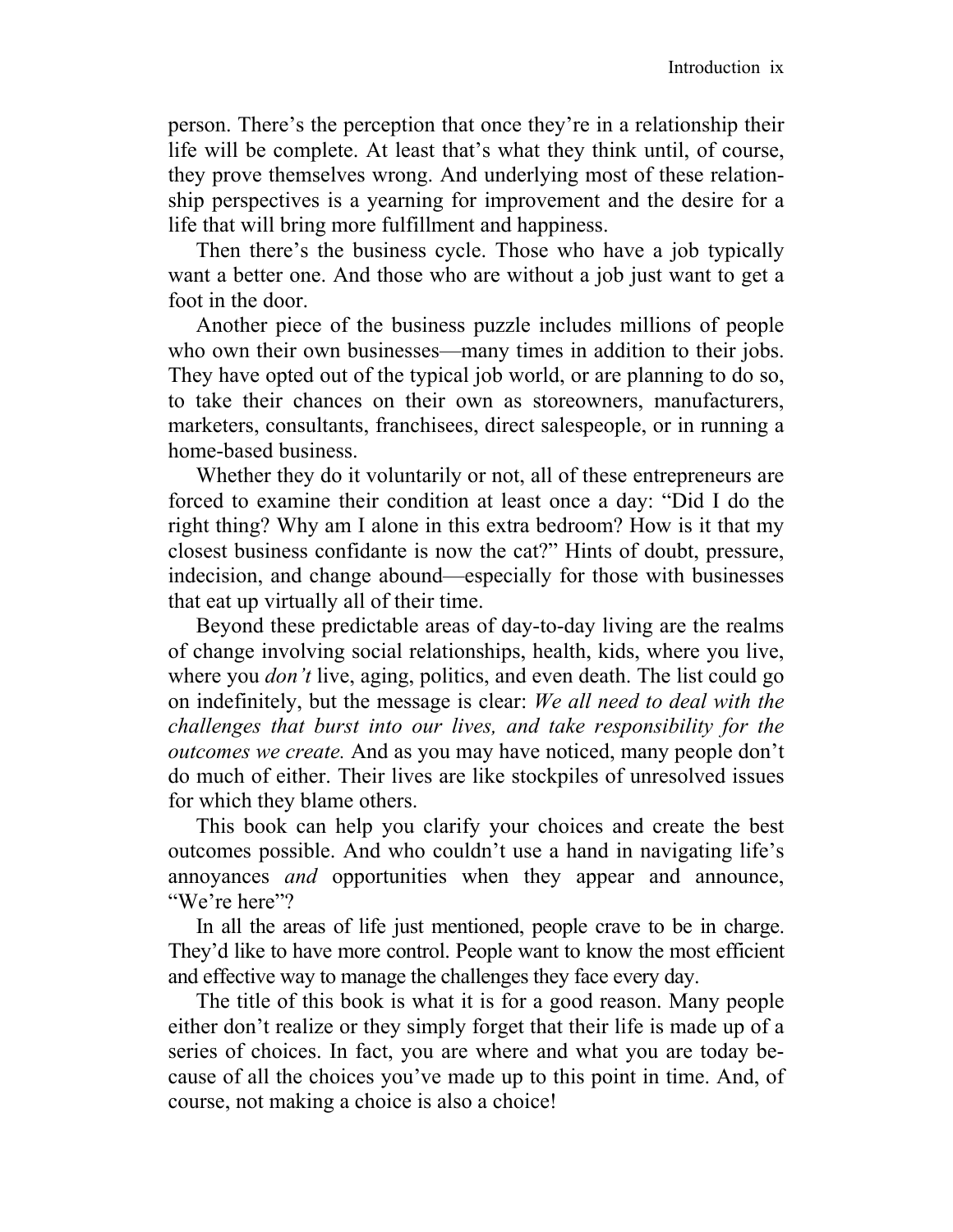So what's the answer to the title's question? That's easy. *You have all the choices there are!* The challenges for most people in exercising them however, lies in something called the "comfort zone." It's a place where things are familiar: people, jobs, foods, attitudes, and old pairs of jeans. We like this zone because we know pretty much what to expect out of every waking moment. We rely on it to give us the things we want, or believe we want.

But the *comfort zone* most likely isn't comfortable at all, is it? Oftentimes it's just *familiar.* And it's probably a place of *stale* outcomes and *pale* rewards. It could also be called the *boring zone* or even the *settle-for zone!*

 In fact, this place is really more of a *survival zone,* and it's where most people live out their lives. They're surviving, doing just enough to get by. Here they're busy, but not especially productive in terms of realizing their personal dreams.

Sadly, many people don't even realize they've lost or missed relationships and opportunities because it never occurred to them to reach out to others or experience something new. They've operated this way for as long as they can remember since *survival* doesn't require letting anyone or anything new into their lives. And in most cases, everyone around them is operating the same way, doing the same thing. They consider survival normal, and that they're doing okay.

The possibility of choosing positive change in your survival zone is almost nil. Any hope of achieving your dreams is virtually impossible when you're settled back and choosing to settle for things just as you always have in the past. Fortunately, the survival zone is nothing more than a *mental* barrier but it will keep you from making better choices—until *you* decide to take action and break through its walls.

This book will provide you with the kind of anecdotes and selfassessing exercises that will help you get your life into perspective. It will help you put together a plan to reach the goals you could never attain without choosing to go beyond the survival zone.

Without some guidance and feedback, it's all too easy to become pessimistic—to doubt our strengths and forget our basic courage even with our best efforts to cope. Without some kind of perspective, there's a general perception that the choices we make could always be better. There's a reason that the term *buyer's remorse* is part of our language. For some reason, there's a tendency to distrust our own instincts and actions.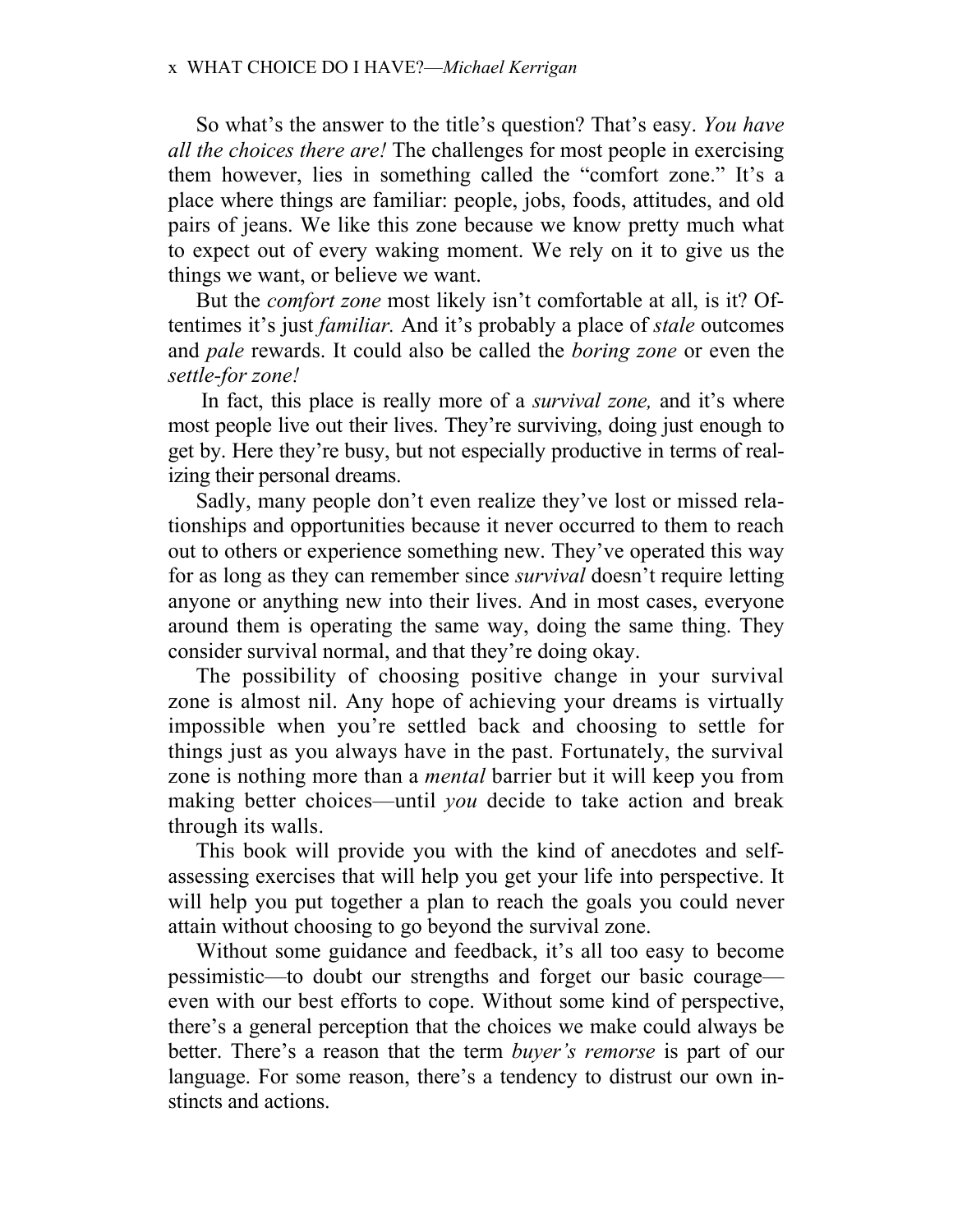This book is designed to help you determine what is most important to you and to help you make the choices that will ultimately lead you to the best possible outcomes. Actively guiding yourself every day is a challenge to your courage and confidence—elements you already have, but may have simply lost touch with. But reaching for a fulfilled life—a life that is rightfully yours—is something everyone can do. Take responsibility for where you are and where you're going and you'll have the necessary control over your thoughts, dreams, and actions.

This book gives you the tools you need to make a smarter run at life. When was the last time you heard someone say, "Gee, if I only knew then what I know now"? What is covered here will enable you to do just that—harness your wisdom and experience and use it to your best advantage. You'll have the tools to direct your life in the most positive and fulfilling way you could imagine.

Regrettably, every day, millions of people run away from opportunities to improve their lives. In case after case, all over the world, people choose to stay where they are. And all too often, their choices leave them careening through life, bruised by disappointment and deflated by frustration.

But that isn't *your* choice. What separates you from so many others is your willingness to take positive action on your own behalf. And simply by picking up this book, you've done three things:

- Confirmed that you haven't yet reached your full potential.
- Shown you are willing to embrace another, more productive way of living.
- Taken positive action on your own behalf.

That willingness to be an active player in your own life is a huge step in mastering the life that awaits you. And this book can be a tremendous benefit to you in taking charge of who you are and what you *will* become. What is discussed in these pages — though addressed with modern day examples  $-$  has its roots in basic principles that reach back more than 200 years, the inseparable principles of freedom and choice.

Ever since the leaders of free countries throughout the world chose to declare their independence from opposing forces, significant challenges and opportunities have dotted their histories: the choice to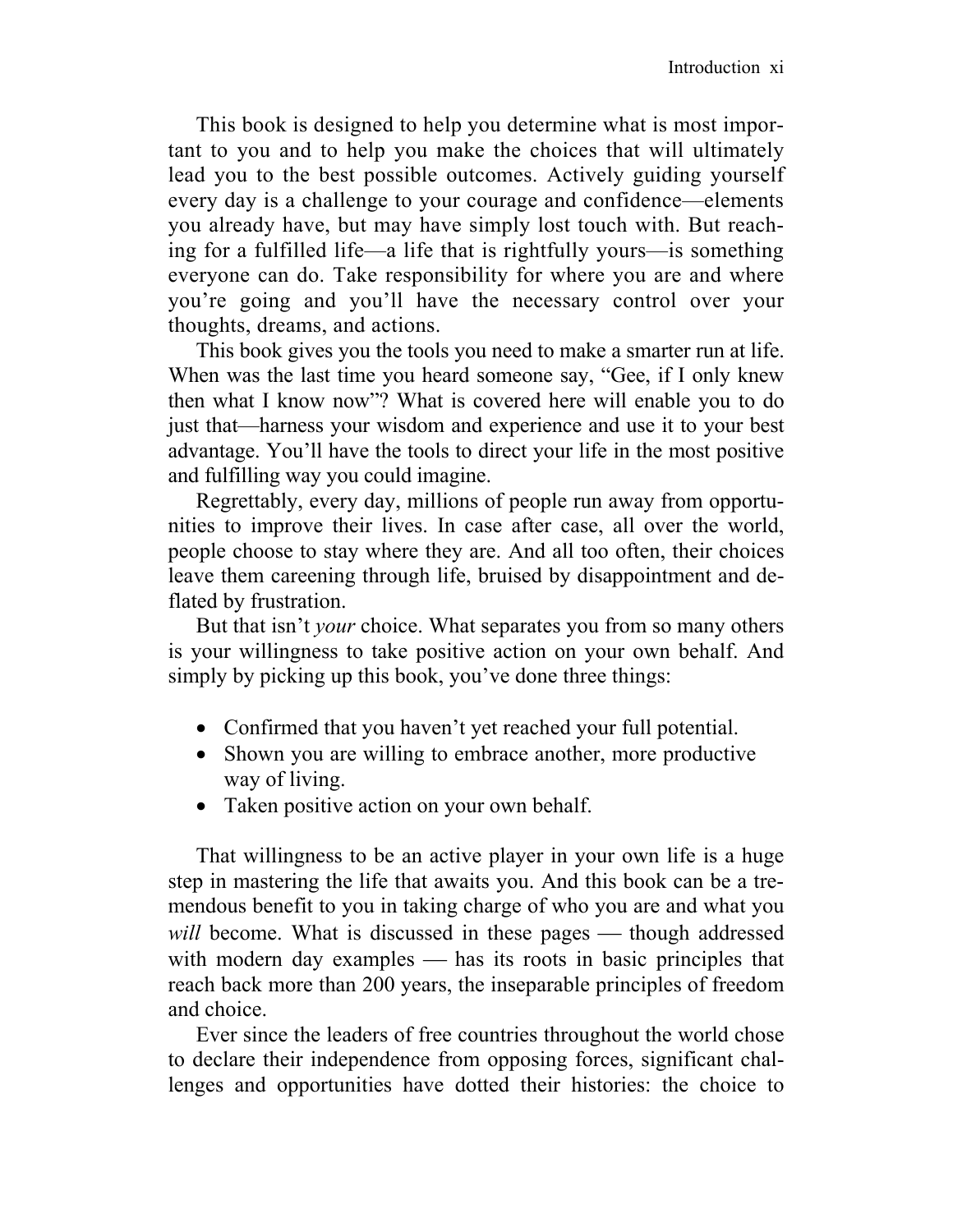ensure undying freedoms for the nations' peoples, the choice to fight wars to banish tyranny and preserve freedom, the choice to embrace people of various religious beliefs and ethnic origins. Each of these conscious acts, and countless more throughout the free world, have helped keep dreams alive by strengthening each country's foundation and helping it to endure and prosper.

Even the September 11, 2001 terrorist attack on the U.S. on the civilized countries of the world—calls on each of us to make a choice: to stand up and address the threat on our precious principles and hard-won freedoms, or wilt under the strain. Each of us has the capacity to empower ourselves and others, to live our lives and achieve our dreams, despite the attempts by outside forces to chip away at our confidence and challenge our will.

The day we stop dreaming and striving, terrorism wins. So now, more than ever, we need to dream big dreams and do whatever it takes to achieve them. And that is certainly the best choice of all!

How you choose to live your life will determine the legacy that will follow and the ideology that will prevail. In short, your future and your success are carried in your own two hands.

The ideas and discussions you'll find here are based, in part, on sound psychology, sociology, and other related disciplines. The message you'll discover—that of self-determination—has grown out of my experiences as a journalist, coupled with the seminars I've conducted and research I've carried out during the past decade.

Doing research and putting findings into a usable form is what I do best. I spent 11 years reporting for and editing newspapers and magazines all over the U.S. beginning in Berkeley, California and ending in Washington, D.C.

My understanding of how people cope and choose was sharpened every day I went to work. If people weren't choosing and changing—usually for the worse—they weren't a story! It was the nature of my job to watch people grapple with change and observe how they emerged from their experiences. Some, of course, fared better than others.

For example, someone always won each election. But for every winner there were two or three others who didn't assume office, being left to piece together their lives and move on. Even the winners had a whole new set of issues to deal with and tough challenges to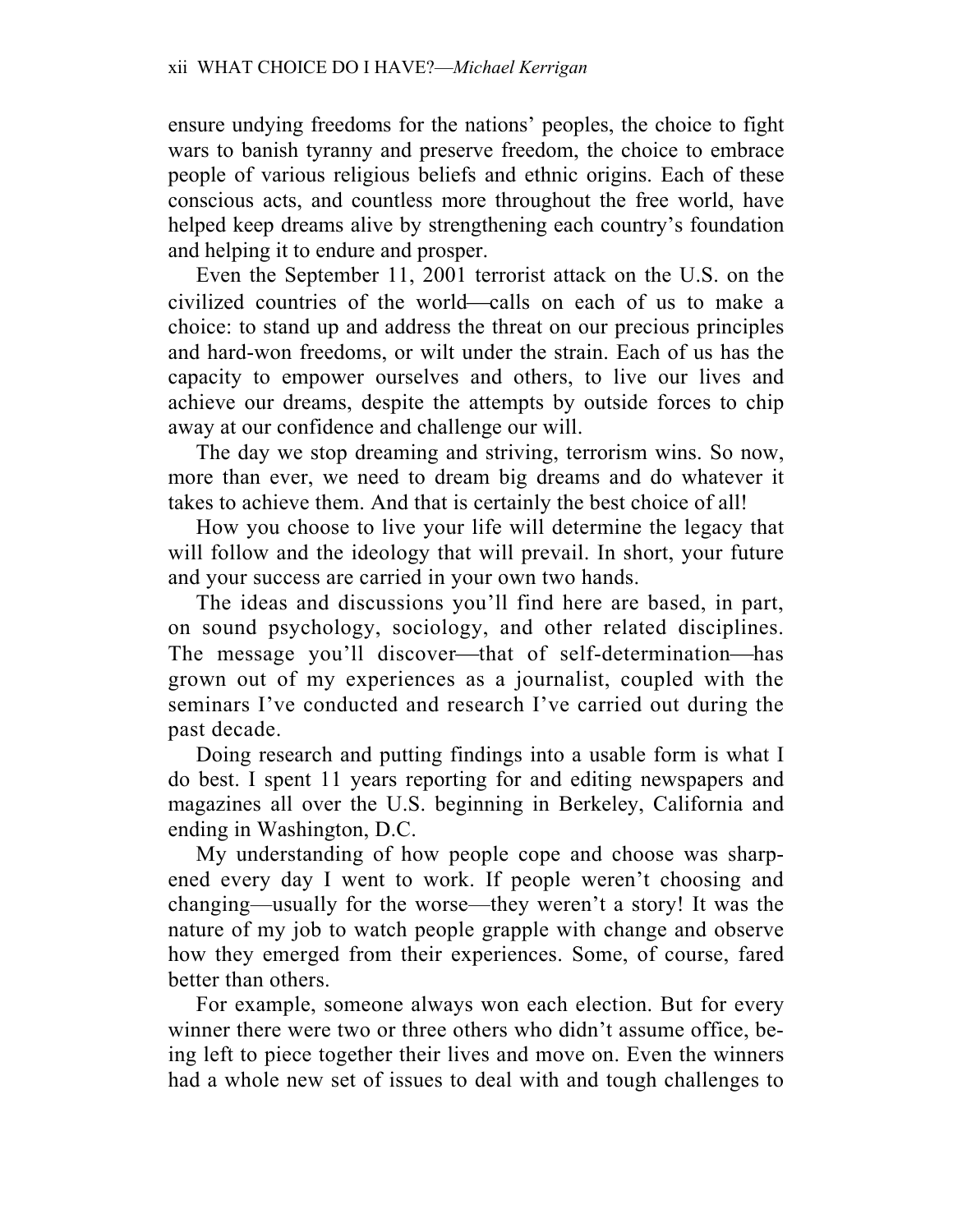resolve. I sometimes wondered whether they had actually won anything at all!

Then there were the businesses that closed, leaving scores of people shaking their heads at being out of work, pondering the choices they had to make. My reporting experiences also included dozens of other cases—some violent, some ironic—where people's lives changed instantly and dramatically, forever. And my experience as a mediator has given me a clear understanding of people's motives when their wants, needs, and desires are challenged.

You'll have plenty of opportunities to put the anecdotes and ideas to good use. Remember that taking that first step toward a new goal or a new way of living is something you can do anytime. There's no age restriction and no salary requirement. The only things necessary are your will to act and your desire to give yourself the life you truly want—by making the best choices you can. My hope is that you find this book helpful in doing so.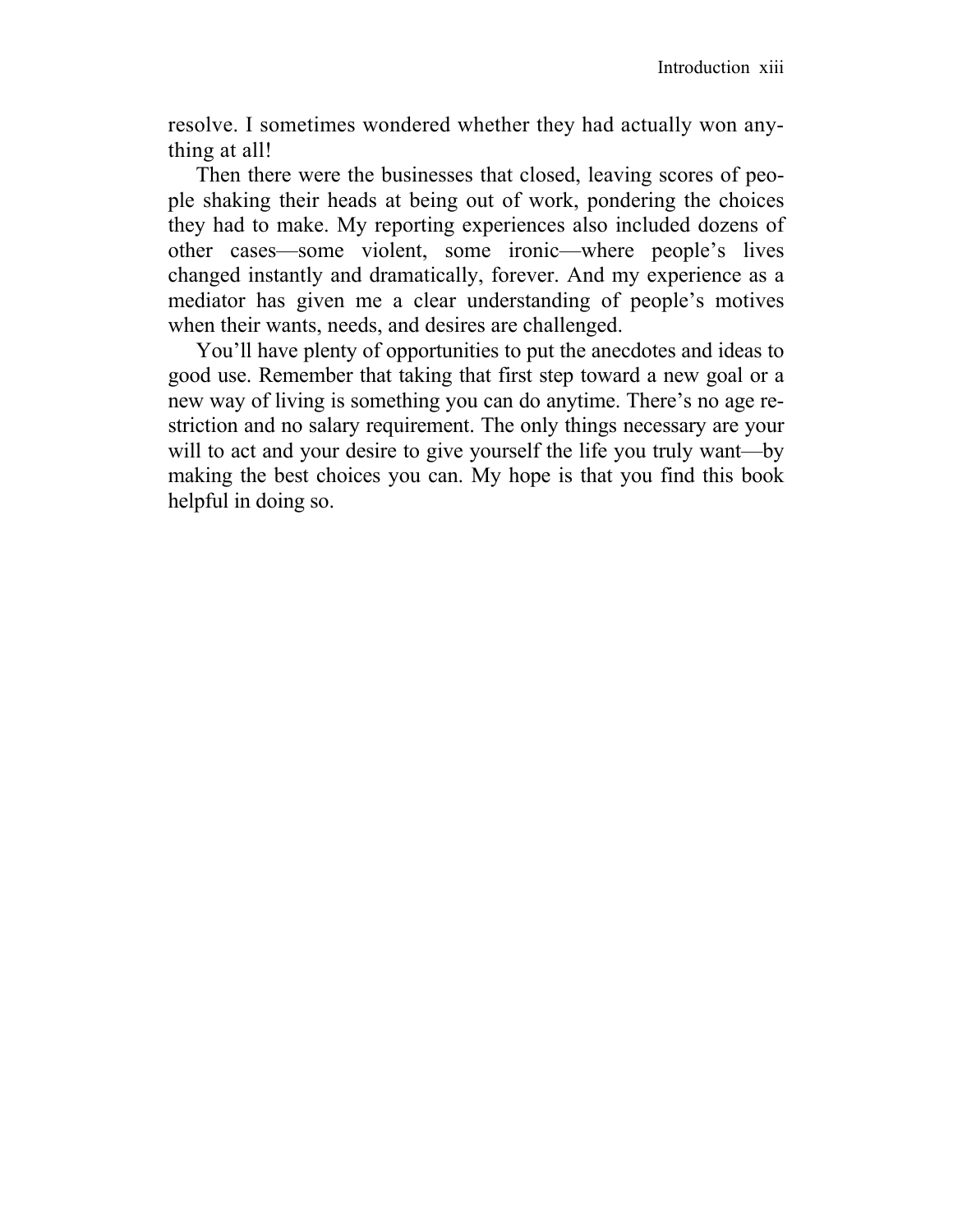*"Destiny is not a matter of chance,it is a matter of choice. It is not a thing to be waited for; it is a thing to be achieved."* 

William Jennings Bryan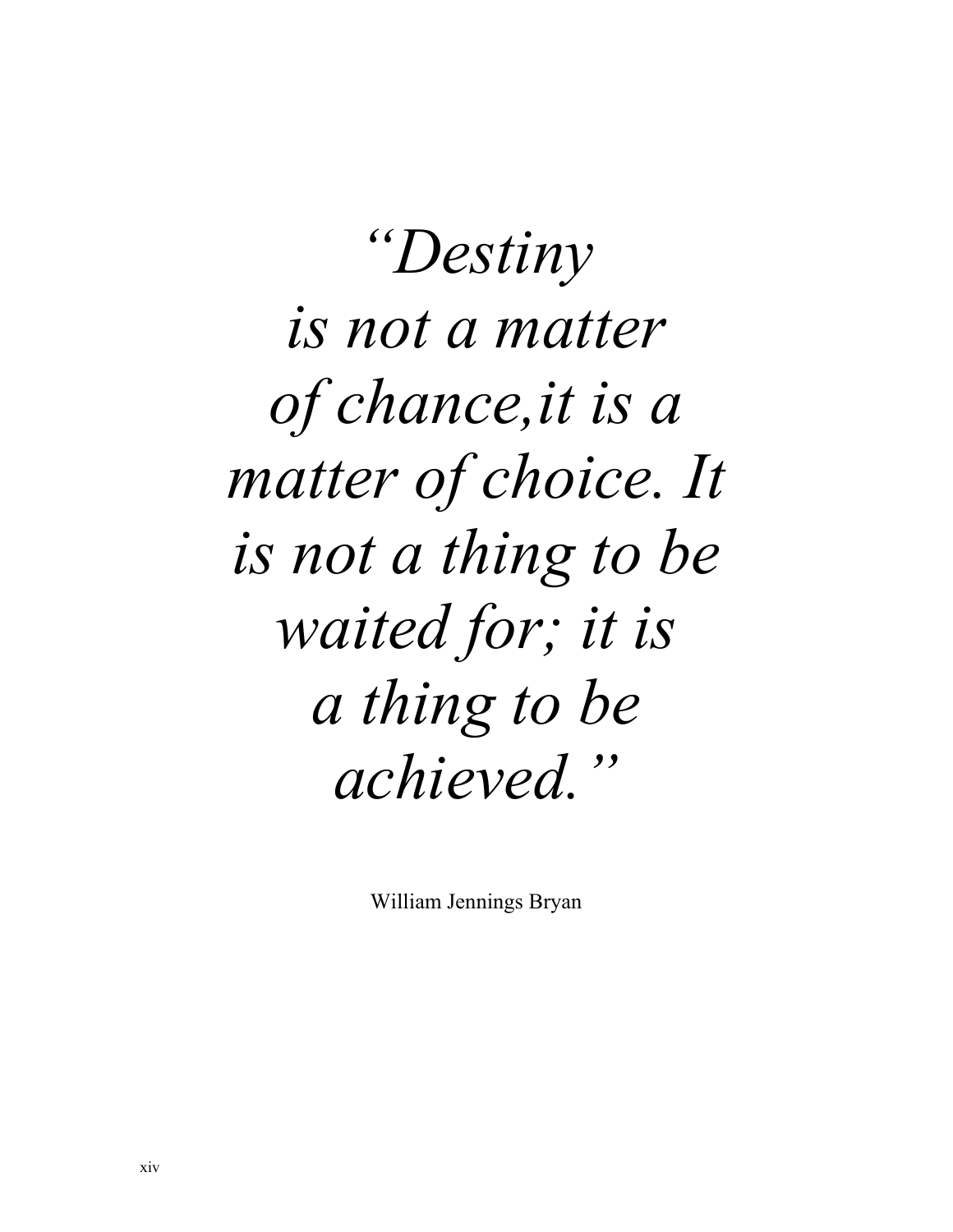### *Chapter 1*

### **What Do You Want?**  The Most Meaningful Choice You Can Make

*"When you opt for your dreams, you open yourself up to a whole new world of possibilities. You'll grow and learn in ways you probably never have imagined."*  Michael Kerrigan

**h** a quality of your life depends on making important, meaningful choices. And there's one choice that serves as the foundation for defining who you are and where you are going. It's a fundamental choice that drives all others, and results in making your life and its opportunities work *for* you. The full<br>The four

Address that choice honestly and you'll be well on your way to making a chain of positive choices. This ripple of truth will help you manage difficult issues and identify your true calling.

Of course, you can always choose another road—you can opt to be less than honest with yourself. But if you do, you're destined to stay right where you are. You'll get lost in a swirl of people and their agendas that grow and evolve without much concern for you and your desires.

The key question you need to ask yourself is: *"What do I want?"* 

We're all confronted by this question dozens of times every day. It begins from the moment that wonderful alarm clock blasts through the silence of the morning dark. Would you like to have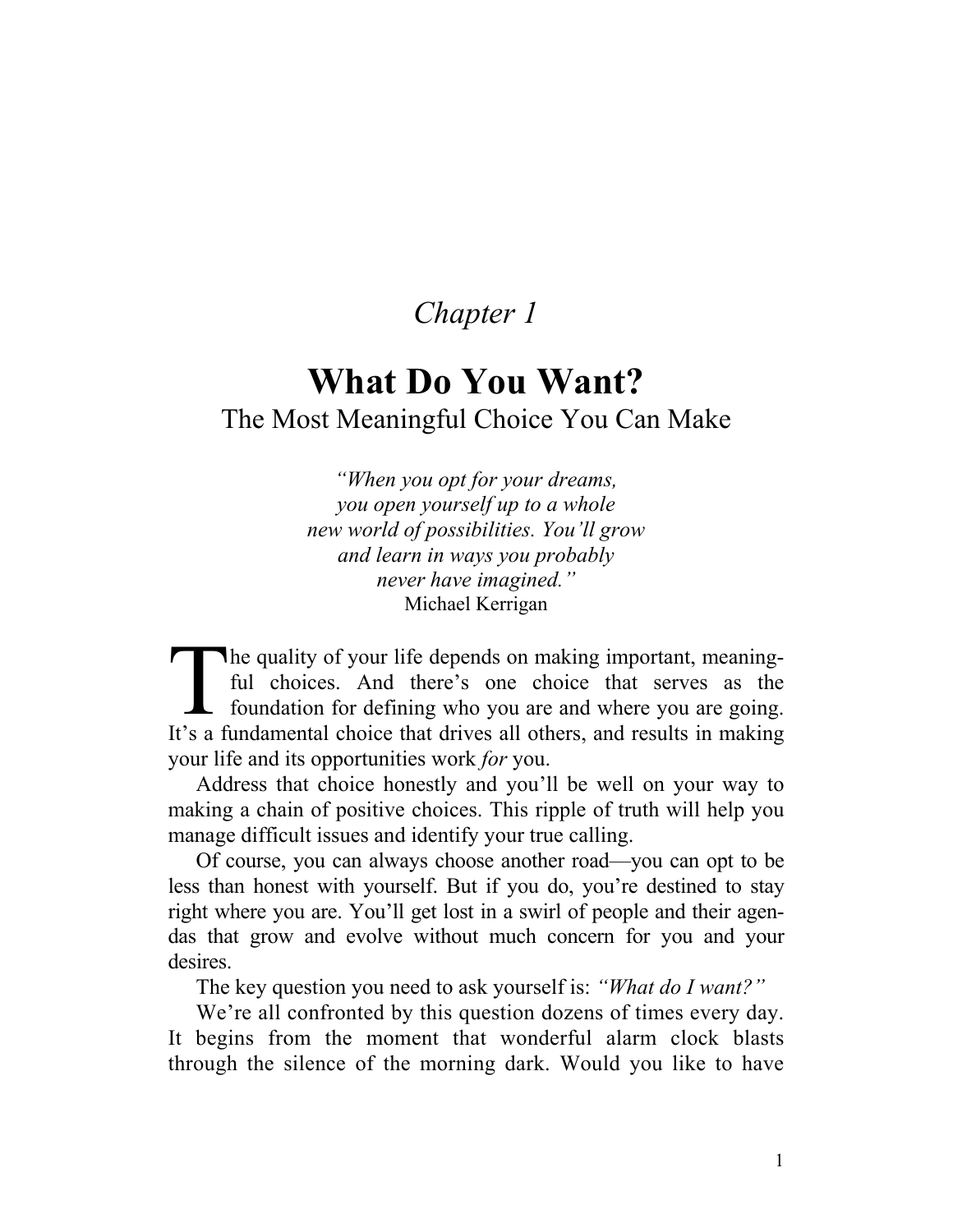just five more minutes of sleep, or do you really *want* to get out of bed and go to work?

The question continues to persist during your morning commute. Do you want to give someone else a ride in the carpool you may be in, or do you want to review the details of a presentation you need to make later in the day? Do you want to listen to the radio, an educational/motivational tape or CD, or ride in silence?

### *What do you want?*

Sometimes the answer is subconscious, nothing more than a reflex. Yes, no. Do, don't. File, throw away. At other times, the answer is calculated to avoid confrontations, win compliments, or simply buy time. And sometimes it's even "I don't know!"

Take the case of Lynn. Her answer to that daunting question was always complex. She wanted to avoid confrontation, because it meant fighting. Her thinking was that clashing points of view could never be resolved through discussion. She believed such exchanges always flared into arguments, and she really disliked it when people argued.

Lynn also wanted to buy time. More time meant not having to meet deadlines and less pressure. Pressure made her nervous, and "I'm already frail," Lynn told herself. She was able to survive this way for seven years. She avoided uncomfortable conversations and those dreaded deadlines right up to the day she was fired.

What Lynn wanted may have been comfortable for her, but it was unrealistic for everyone else. Her wants were impractical and she wasn't being honest with herself. Lynn's behavior highlights one of the critical elements in dealing with change, and that is *honesty*.

When you're honest with yourself, the choices you make are more likely to get you what you want. Honest answers will usher you to the destination you want to reach. Without honesty, each choice you make is built on a lie—the father of disappointment.

For Lynn, the disappointment was being fired. Honesty about how she was spending her time, her level of commitment, and her relationships with others in her office could have saved her job. Unfortunately, she chose deception.

#### So, *what do you want?*

Do you want to put in another hour of work before you go to bed? Do you want to finish reading that book or completing that special project?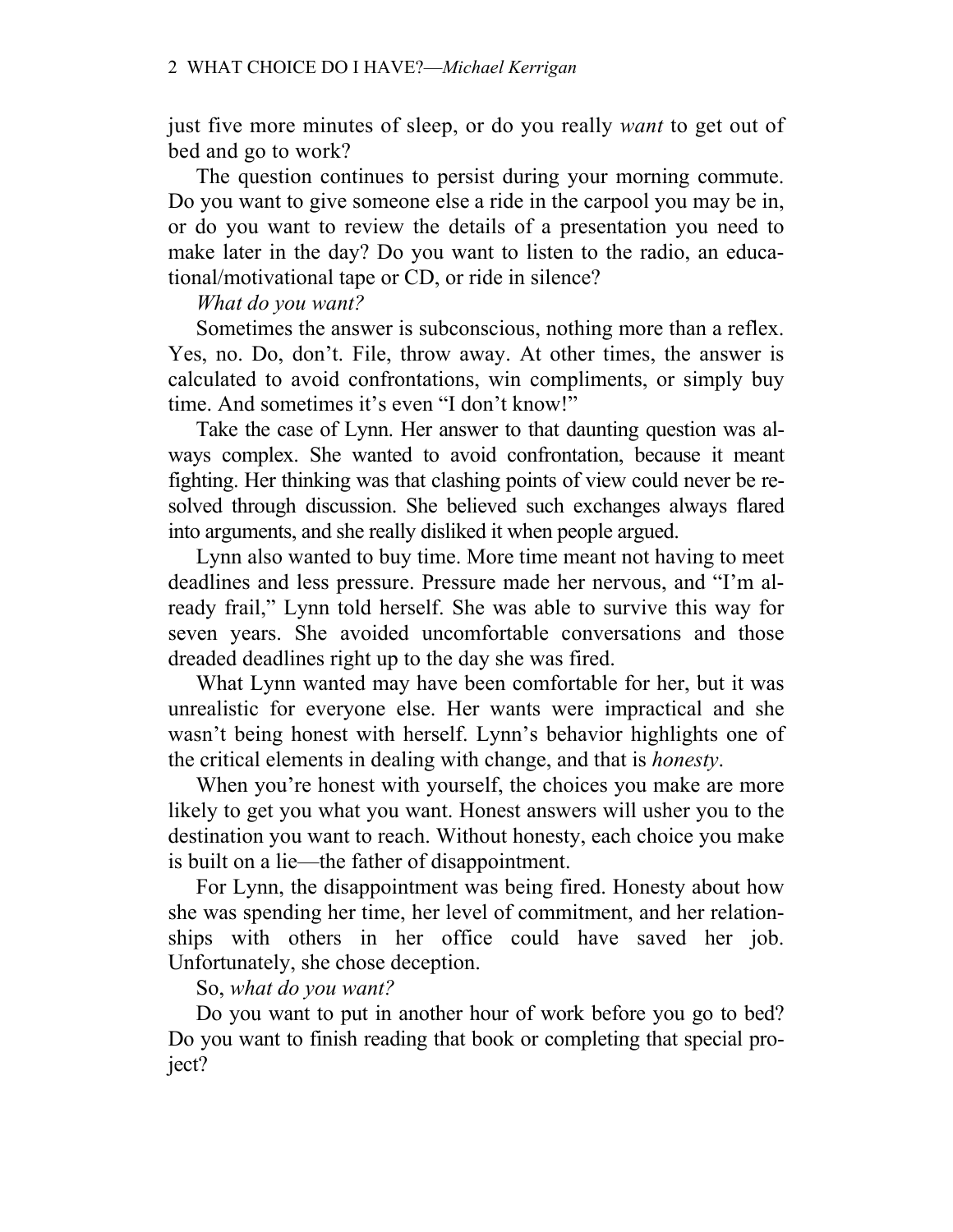The questions demanding answers don't end until you turn out the light and drift off to sleep. And sometimes they don't even stop then.

The question is pervasive. Typically it involves minor issues what to have for lunch, whether or not to exercise, which television show to watch, or whether to watch TV at all! Occasionally, you're asked to make choices that can have profound impacts, not only for you, but also for your family, your co-workers or business associates, and any employees you may have.

Now ask yourself these four questions?

- Is this profession right for me?
- Do I want to invest more time and energy in working my job?
- Do I want my own business?
- Do I want to stay in this relationship, or any relationship?

#### **Handing Off Responsibility**

Before you answer any of these questions, it's important to understand what brought you to this point in your life. The reasons you are where you are today are based on a host of choices that were made throughout your life. Initially, they were choices that were made *for* you—usually by your parents.

As a child, what *you* thought may have made little difference, because it may have seemed as though you were just along for the ride. You certainly didn't feel like you were "in charge."

The choices made for you and about you involved the belief systems of those who were guiding you—that education is or isn't important, that hard work is or isn't the passport to a better life, and that treating people fairly is or isn't a guiding principle in establishing meaningful relationships.

In addition, choices of religion were made for you. You may have been raised as a strong Catholic, observing Mass each Sunday and following the direction of the Pope. Or you may have been raised as an Orthodox Jew, with strict adherence to Yom Kippur, the Day of Atonement. Or you may have been raised with another religion or no religious affiliation at all.

Choices were also made for you about where you were raised. And directly linked to geography were cultural biases that influenced you—the sports you played, the books you read, and the people you called friends.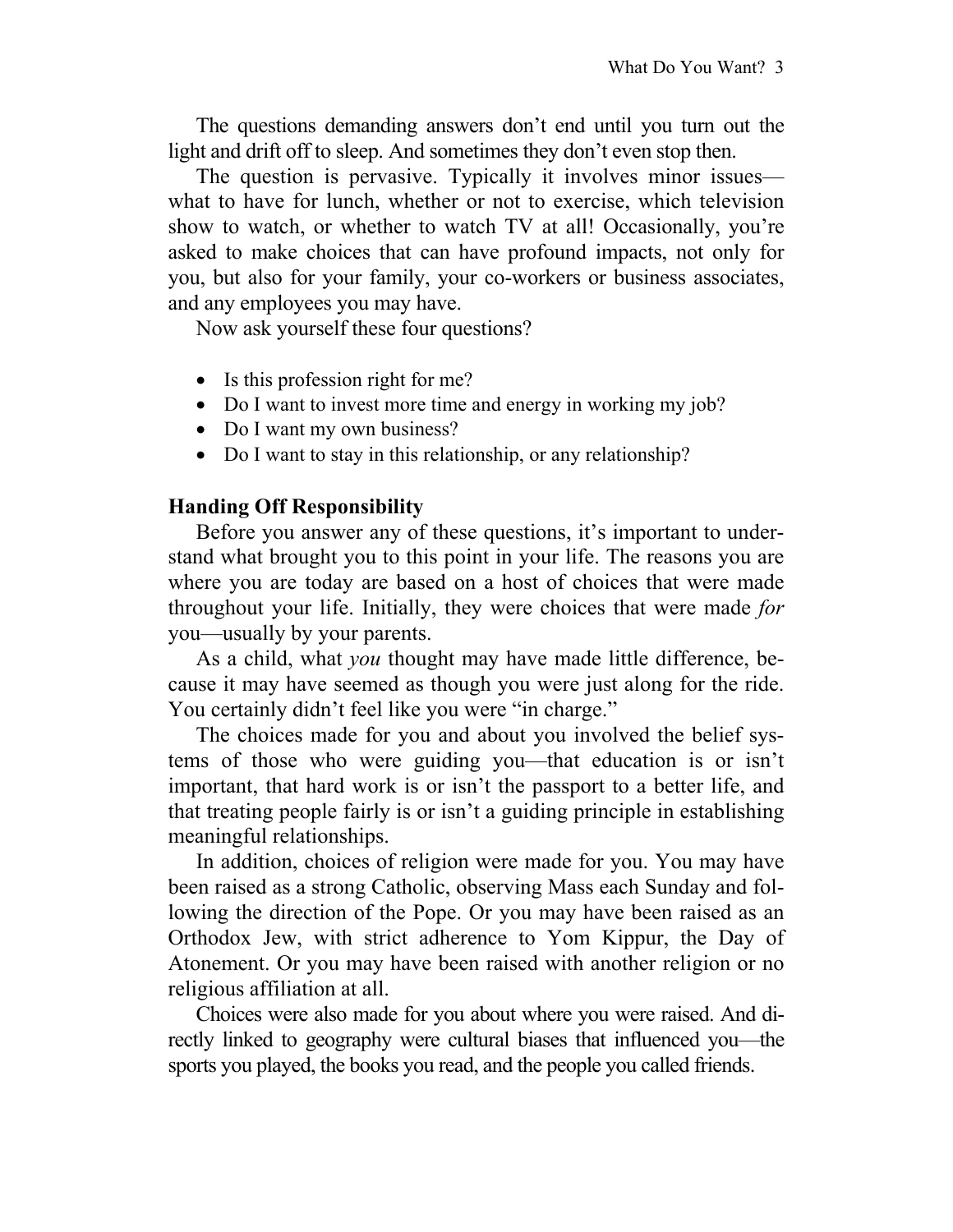But at some point in your life that all started to change. Your parents began making fewer choices *for* you. At some point, you decided what clothes to wear and what food to eat. You chose where you wanted to go to school and the nature of your work. And you decided what relationships you'd establish and how you'd live your life.

Where you are today is the sum total of all those choices—the good, the bad, and, yes, the *ugly*. And just as those past choices got you where you are today, the choices you make from now on will determine where you go tomorrow. Just make sure to choose what *you* want. And above all, make sure you're honest with yourself when you do.

#### **Your Survival or Your Dreams?**

When it comes to choosing your goals and the paths to reach them, there are basically two ways to go. You can settle for *survival*, or you can pursue your *dreams*.

When you opt for your dreams, you open yourself up to a whole new world of possibilities. You'll grow and learn in ways you could never have imagined. And while most of those adventures will be positive, others won't. Not every step toward your dreams will be easy or magical. But each step will be based on possibilities and potential.

You'll need to make conscious decisions and ongoing choices that won't always be welcomed by others. In fact, some of those people and circumstances will need to be left behind—and that could be challenging. After all, who wants to abandon the people and things they've spent so much time with? But if those relationships aren't supporting you in achieving the life you want and need, can you really justify keeping them?

Are you still friends with your classmates from the first grade, high school, or even college? If you go through life with more than a couple of true friends, you are fortunate indeed. It's just a fact of life. As we grow and become who we were created to be, relationships change. There simply isn't enough time to be close to everyone you've ever known and accomplish new goals in your life.

This doesn't mean you discard people along the way either. The relationships that are precious to you will remain so. It's just that as you move on, new people will automatically come into your life and occupy some of your time. Who knows? You may not even have yet met the person who will become your best friend for life!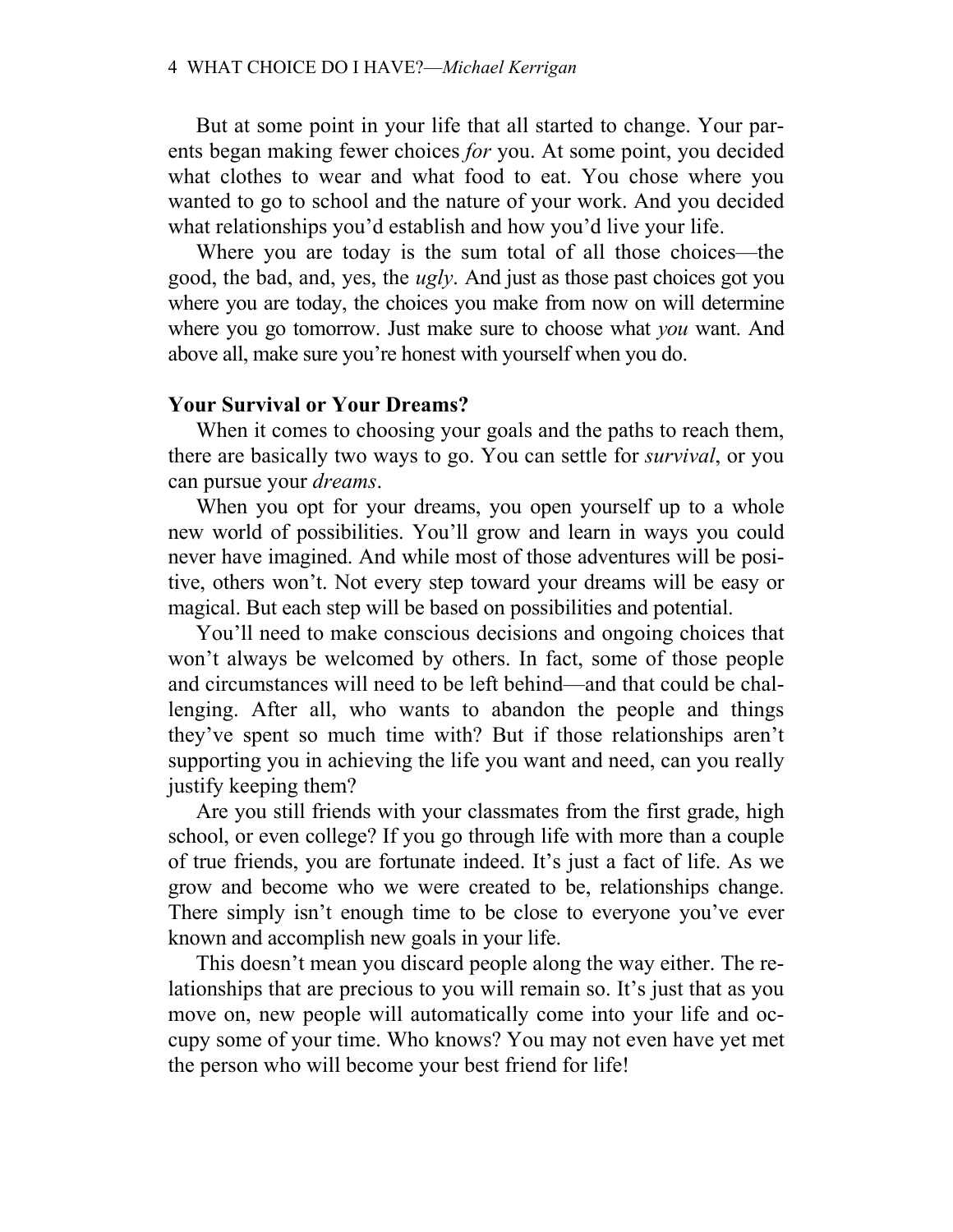True friends will remain so even if you don't see them as much as you used to. And if they choose not to participate in whatever changes you choose to make in your life, they will always support you and your new positive choices. If they don't, they're probably not your friends!

Adjusting to new people and changing situations doesn't happen overnight, but it can be made much easier by:

- Understanding where you're comfortable in your life and why.
- Identifying how the relationships you currently have are either helping you or hindering you.

Proactively choosing what you want will reward you with personal growth and virtually unlimited opportunities. You'll be moving in a direction that will help you realize your dreams.

Of course, there is always a second option when you are navigating change: It's called *survival*. But choosing the familiar is not likely to take you on the path to your dreams. And it probably won't be very exciting or rewarding either.

In most cases, pursuing the familiar keeps you exactly where you are. It leaves you walking in circles, covering the same territory with the scenery never changing. And sadly, this often leads to a life lived on little more than a treadmill.

We all operate in a zone where we mix with familiar people and places, habits and beliefs. Yes, staying in it can give you a sense of stability and the belief that things are normal. But your experience here will be essentially what it's always been—going to the same places, engaging in the same conversations and performing the same rituals. And that's the best you can hope for.

Now for some people this may be fine. There is a lot to be said for stability. For many people, though, it's hard to separate stability from drudgery. And since you're reading this book, it's obvious you're ready to make some changes. Guiding yourself toward your goals and dreams requires making new choices. And analyzing them and selecting what's best for you takes some thought.

### **You Have All the Choices There Are!**

You now have the chance to choose exactly what you want. You'll find a list of options, from generating enough income to live out your wildest dreams to spending unlimited time with your family, or for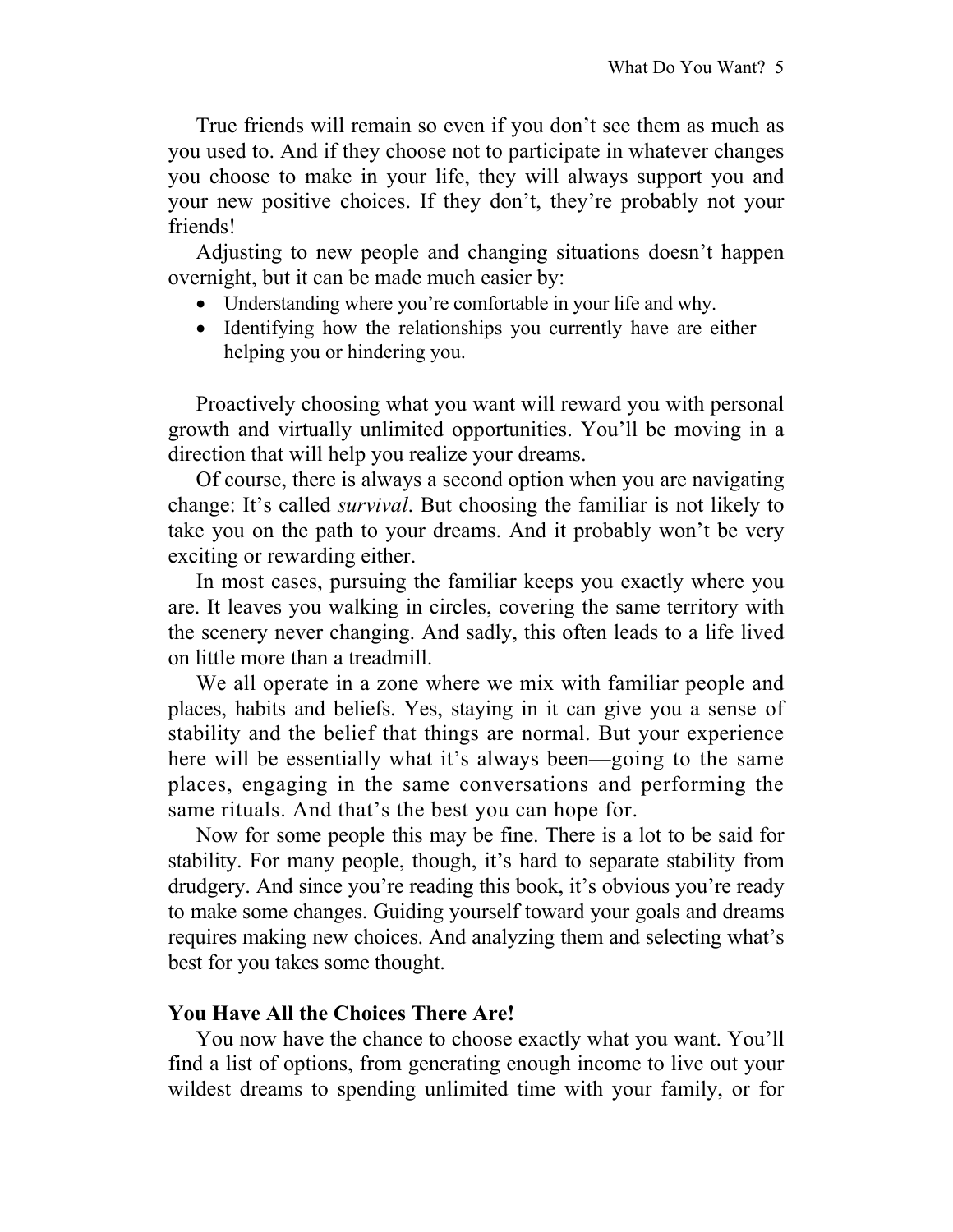learning or travel. Take a look at the list. Your dream may be on it, or your idea of true happiness and success may be something no one has ever thought of before. No matter what, though, examine the list and then identify what it is you want more than anything else in the world. Here are some ideas for you:

- More time with your family
- Enough time and money to live out your wildest dreams
- Social status
- A leadership role in the community
- A beautiful new home
- An outlet for your creative energy
- Worthwhile, satisfying relationships
- A meaningful career
- Unlimited time for thought and study
- Opportunities to travel
- A rewarding business of your own

Next, you'll find a series of questions related to whatever your desires are. They will help you focus on how you're going to achieve your dream. You may have answers ready for these questions, or you may need to invest some additional time charting your course. But, either way, be sure to answer all of them. They will help you clarify what it is you really want and how you're going to go about getting it:

- First, is your want now within your reach?
- If it's not within your reach, how are you going to go about getting it?
- Do you have the right education?
- Do you need financing?
- Do you need to adjust your family or other obligations?
- Are you in the right place—geographically—to get what it is you want?
- Who can help you, and what can they do to assist you?

Answering each of these questions honestly will give you a better sense of what you want to pursue, as well as the challenges you're likely to encounter along the way. And there will always be hurdles to overcome. Answering these inevitable questions now will help put